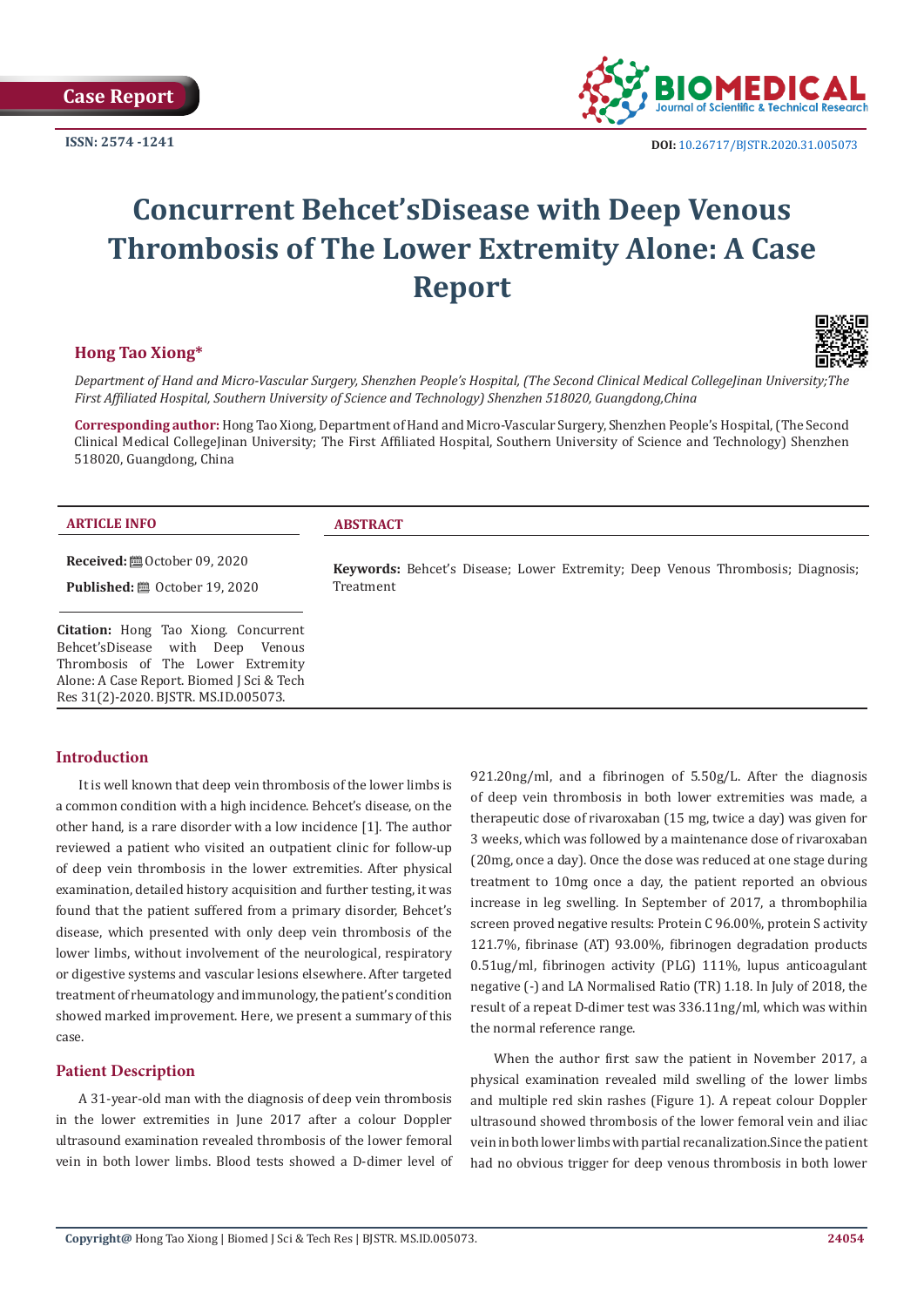limbs, and anticoagulant therapy did not achieve a satisfactory result, we delved deeper into the patient's medical history. It was found that the patient had 20-year history of recurrent oral ulcers with no clear cause and also history of ocular foreign body sensation. There was also 6-year history of nodular erythema in the lower limbs. Some of the nodules had become purulent and formed ulcers and crusts. The patient did not seek diagnosis and treatment for these symptoms, and the nodules healed by themselves, leaving behind pigmentation and scars. Superficial scrotal ulcers developed 5 years ago. These healed with the use of topical medication and did not recur. Intermittent interphalangeal joint pain in both hands as well as pain in the first metatarsophalangeal joint developed 3 years ago.



**Figure 1:** Bilateral calf swelling and skin lesions in November 2017/ Physical examination after immunotherapy002E.

These symptoms resolved after the patient applied topical treatments. He reported that he had no visual impairment. After eye examination, it was found that both eyes had mild retinal vasculitis and vitreitis. The naked eye vision of both eyes was 4.8. There was no obvious history of abdominal pain, diarrhoea, or shortness of breath. The patient also denied any history of hypertension, diabetes, coronary heart disease, hepatitis, tuberculosis or other infectious disease. A single ultrasound examination of the inferior vena cava was performed, and no abnormalities were seen. Based on the patient's symptoms and treatments described above and coupled with the history of recurrent rashes of unknown cause in both calves, the possibility of a rheumatic immune condition was considered and a single biopsy was taken from a left calf skin lesion. The results showed: localised ulcers in the skin tissue sample, fibroid necrosis of the vascular wall in parts of the dermis, infiltration of lymphocytes, neutrophils and eosinophils in appendages and surrounding blood vessels, with possible vascular inflammatory changes. A review by the Department of Rheumatology and Immunology was sought, and the patient was admitted to the hospital with a diagnosis of "Behcet's disease." The case and characteristics were summarised in (Table 1).

**Table 1:** Summary of the case and characteristics/ findings.

| Case                             | <b>Characteristics and findings</b>                                                                                                                                                   |
|----------------------------------|---------------------------------------------------------------------------------------------------------------------------------------------------------------------------------------|
| Diagnosis                        | VTE, BD                                                                                                                                                                               |
| Age/sex/ethnicity                | 31/M/Chinese                                                                                                                                                                          |
| Medical /smoking status          | No Asthma or atopic diathesis, non-smoker                                                                                                                                             |
| Characteristics of<br>vasculitis | Recurrent oral ulcers, genital ulcers                                                                                                                                                 |
| Dermatological<br>manifestations | Multiple skin ulcers on both legs                                                                                                                                                     |
| <b>Auxiliary Examination</b>     | Cerebrovascular MR: negative                                                                                                                                                          |
|                                  | Chest CT: negative                                                                                                                                                                    |
|                                  | Thoracic and abdominal aorta enhanced<br>MR: negative                                                                                                                                 |
|                                  | Colour Doppler of inferior vena cava:<br>negative                                                                                                                                     |
|                                  | Doppler ultrasound: Recanalization of part<br>of deep vein in the lower extremity                                                                                                     |
| Lab results                      | Immunoassay: lupus anticoagulant (LA): ±                                                                                                                                              |
|                                  | LA normalization ratio (TR): 1.48                                                                                                                                                     |
|                                  | ANA: negative                                                                                                                                                                         |
|                                  | ANCA: negative                                                                                                                                                                        |
|                                  | CRP: 31.6mg/l                                                                                                                                                                         |
|                                  | ACE: 258.8u/l                                                                                                                                                                         |
|                                  | Vasculitis series: negative                                                                                                                                                           |
|                                  | anti-phospholipid antibody: negative                                                                                                                                                  |
|                                  | anti dsDNA: negative                                                                                                                                                                  |
| Skin pathological<br>examination | Cellulose-like necrosis in part of the<br>vascular wall of the dermis. Lymphocytes,<br>neutrophils, and eosinophils infiltration<br>in the appendages and around the blood<br>vessels |
| Eye examination                  | Both eyes had mild retinal vasculitis and<br>vitreitis. The naked eye vision of both eyes<br>was 4.8.                                                                                 |
| <b>Treatment medications</b>     | Rivaroxaban                                                                                                                                                                           |
|                                  | Prednisone                                                                                                                                                                            |
|                                  | Thalidomide                                                                                                                                                                           |
|                                  | Diclofenac                                                                                                                                                                            |
|                                  | Hydroxychloroquine Sulfat                                                                                                                                                             |

Ulcers were visible on the tip of the tongue. There were no murmurs detected on auscultation of the neck. Both lungs were clear on auscultation, and there were no fine or coarse crackles heard. Heart rhythm was regular and there were no pathological murmurs heard in any of the cardiac auscultation areas. The abdomen was flat and soft, with no pain on palpation or rebound tenderness; there was no distension of the liver or spleen and no vascular bruits on auscultation. There was no swelling or tenderness in joints of the extremities and no tenderness in the muscles of the extremities. Muscle tone was normal. Infiltrating subcutaneous nodular ulcers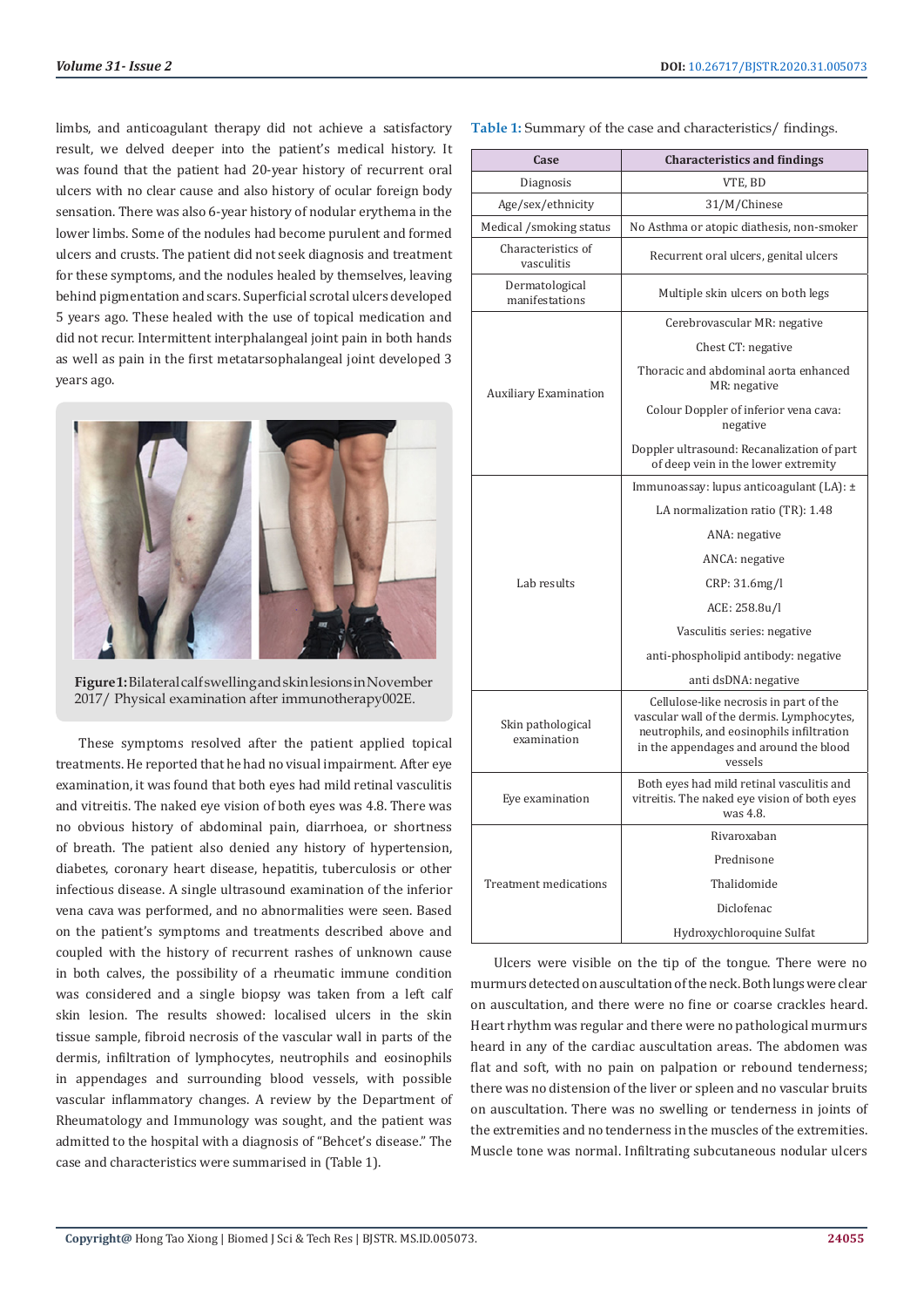that were red on the surface could be seen scattered on both lower limbs, along with old skin rashes and pigmentation.

Cerebrovascular magnetic resonance angiography (MRA) showed: 1. A few spotted demyelinating lesions under the bilateral frontal cortex; 2. No abnormalities were seen in cranial MRA and magnetic resonance venography (MRV). Enhanced chest and abdominal aorta MRA showed no obvious abnormalities. Chest CT scan also showed no abnormalities. Lupus anticoagulant testing showed: LA normalized ratio (TR) 1.48, Lupus anticoagulant weakly positive (±). High-sensitivity C-reactive protein 31.6mg/L (immunoturbidimetric method), angiotensin converting enzyme 258.8U/L (rate method), vasculitis series (-), ANA series (-), antiphospholipid antibody series (-). Anti-double-stranded DNA (-). Stool and urine samples normal (-), faecal occult blood test (-). Pathological examination of the skin of the left calf showed fibroid necrosis in the vascular wall of the dermis, and infiltration of lymphocytes, neutrophils, and eosinophils around the appendages and blood vessels.

Consider vasculitis. There was no history of food or drug allergies and the patient did not drink alcohol or smoke. There was no family history of similar symptoms. The final diagnosis was post-thrombotic syndrome of both lower extremities and Behcet's disease. The patient was treated with medications such as "thalidomide, diclofenac, hydroxychloroquine sulfate and prednisone", while the dose of rivaroxaban was reduced to 15mg once a day. The patient's oral ulcers healed. Rashes on the legs improved compared to before the targeted treatment, redness and swelling subsided (Figure 1). There was also no longer obvious swelling or discomfort in the calves. In February 2019, a repeat of the colour Doppler ultrasound showed recanalization of the deep veins in the right lower limb and D-dimer was 87.87 ng / ml, a significant reduction compared to the test in July 2018.

#### **Comment**

Behcet's disease, also known as Behcet's syndrome, was first reported by Turkish doctor Hulusi Behcet in 1937. It is a chronic systemic vascular inflammatory disease involving multiple systems and organs and is associated with diverse and complex clinical manifestations. According to which organ system is affected, the condition can be divided into vascular, gastrointestinal, and neurological types. The most prominent features of the condition include oral ulcers, genital ulcers, uveitis, and skin lesions [1]. Since the incidence of this disease is higher in Asian countries than Western countries, particularly in those along the old silk trading routes such as Turkey, Iran, China, and Japan, Behcet's disease is also known as "Silk Road Disease". The diagnosis of Behcet's disease is based mainly on clinical symptoms. As such, it is important to obtain detailed history and pay special attention to typical clinical signs and symptoms. The presence of damage to large blood vessels or to the nervous system is highly suggestive of the diagnosis of Behcet's disease [1,2].

At present, the diagnostic criteria for Behcet's disease were proposed by the International Study Group for Behcet's Disease in 1989 , which were as follows: repeated oral ulcers are a necessary condition, along with two or more out of the following four clinical features: recurrent genital ulcers, eye lesions, skin lesions, and a positive pathergy response [3]. Other signs and symptoms that are highly associated with a diagnosis of the disease include gastrointestinal ulcers, joint pain, and epididymal inflammation. In the case presented in this report, there were recurrent oral ulcers, genital ulcers, and eye lesions combined with skin lesions, vascular involvement, and joint pain, which were all indicative of Behcet's disease. At the same time, managing the condition as a case of Behcet's disease produced better treatment outcomes. The exact aetiology and pathogenesis of Behcet's disease are unknown. Its pathogenesis may be related to hereditary immune disorders, pathogen infections, or vitamin D deficiency. Immune cells, inflammatory factors and mediators have important regulatory roles in the pathogenesis, development, and prognosis of Behcet's disease [1].

In the literature, around 7% - 46% of patients with Behcet's disease have cardiovascular system involvement [1]. Behcet's disease associated with vascular lesions in large vessels is called Vasculo-Behcet's disease (VBD). Venous involvement often presents as superficial thrombophlebitis and deep venous thrombosis [4]. Compared to primary deep vein thrombosis, Behcet's disease with deep vein thrombosis is associated with a wider range of lesions, which is poor in outcomes and common in recurrence, often resulting in post-thrombotic syndrome [2]. Post-thrombotic syndrome is characterised by severe discomfort in the lower extremities that is exacerbated by prolonged standing or activity, as well as significant tenderness in the affected limb, intermittent claudication, limb swelling, increased muscle tone, superficial vein dilatation, pigmentation in the calf and foot, thickened and rough skin, itching, eczema-like dermatitis, long-standing chronic ulcer, etc.

 Clinical manifestations of vena cava thrombosis are different depending on which part of the blood vessel is affected. Regarding the treatment of Behcet's disease with deep venous thrombosis in the lower extremities, compared with anticoagulants alone, the addition of immunosuppressants can reduce the recurrence of DVT in patients with Behcet's disease and deep vein thrombosis. Glucocorticoids combined with immunosuppressants such as cyclosporine A, azathioprine (AZA) or cyclophosphamide were recommended. It has been shown that statins can benefit patients with Behcet's disease by protecting vascular endothelial cell function [1]. The clinical manifestations of Behcet's disease are diverse and complex. Due to factors such as insufficient understanding of the disease as well as its low incidence, it is easy to overlook the diagnosis and treatment of the primary condition [4,5].

When clinicians are faced with the common presentation of deep vein thrombosis in the lower limbs, the patient's past